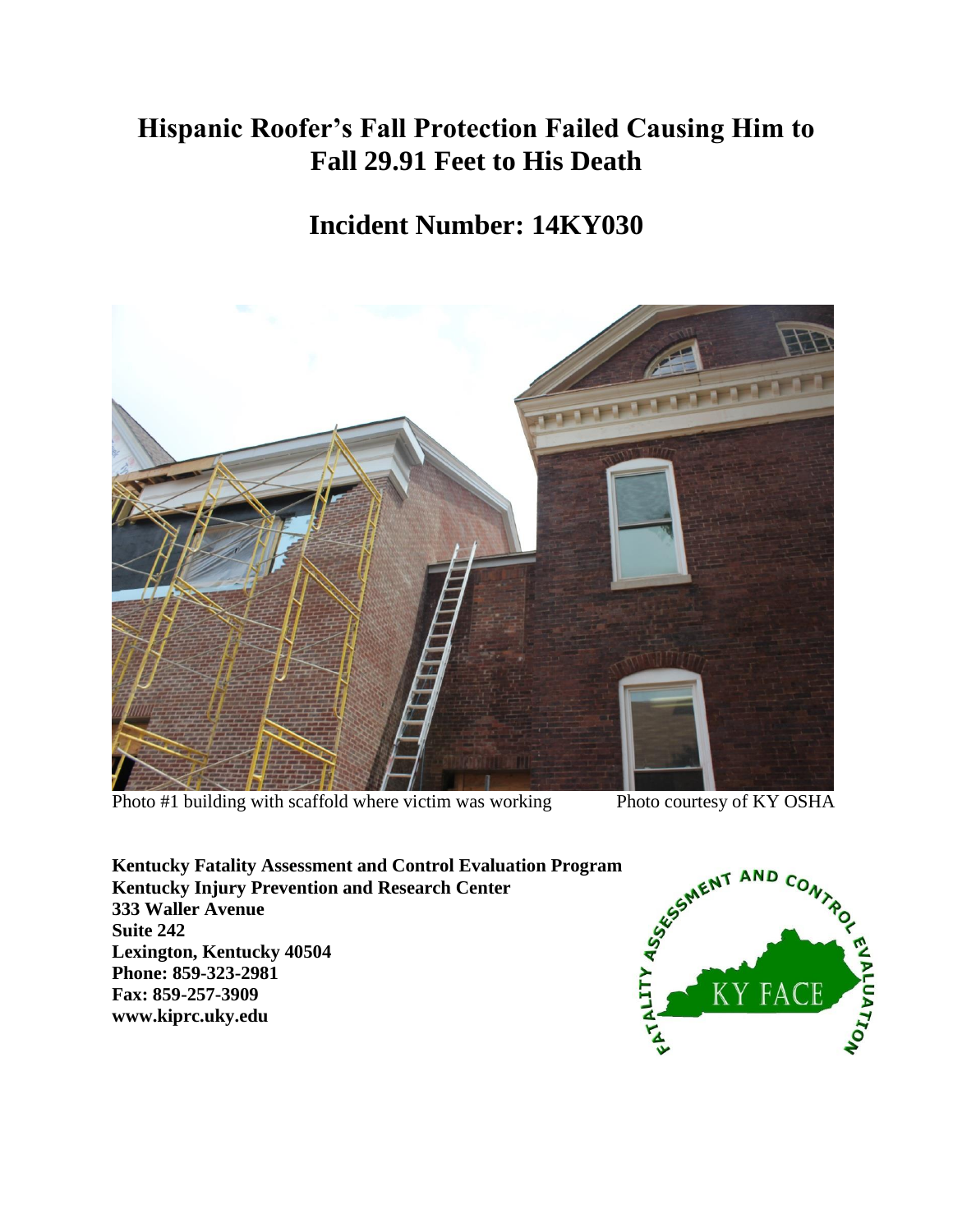### **Kentucky Fatality Assessment and Control Evaluation (FACE) Program Incident Number: 14KY030 Release Date: March 9, 2015 Subject: Hispanic Roofer's Fall Protection Failed Causing Him to Fall 29.91 Feet to His Death**

#### **Introduction**

On Monday, June 30, 2014 at 11:48 am a 60-year-old Hispanic roofer was removing shingles from a church roof. As he leaned back on the leading edge of the roof, his safety rope snapped, causing him to fall 29 feet 11 inches to hard dirt below. Although the victim was wearing a safety harness, it was not considered a personal protection fall arrest system and he was not tied off properly. Emergency services were called and the victim was in cardiac arrest when emergency personnel arrived. The victim died 20 minutes later in the hospital from injuries sustained from the fall.

To prevent future occurrences of similar incidents, the following recommendations have been made:

**Recommendation No. 1: Roofing industry employers must train their roofers in fall protection including how to wear and how to inspect their equipment for defects.<sup>1</sup>**

**Recommendation No. 2: Employers must ensure that worker safety is adopted by all employees from the top management down to laborers.**

**Recommendation No.3: Kentucky OSHA enforcement regulations must be stricter for repeat offenders and willful citations.<sup>2</sup>**

**Recommendation No 4: Employers should provide written worker safety programs as well as ensure that all employees are annually trained on safety programs including the use and care for personal protection equipment.<sup>3</sup>**

#### **Employer**

The employer was a roofing contractor offering a complete selection of roofing and gutter services for every type of roof, from shingles to tile. The company provides new roofs, repairs and gutter installation as well as asphalt shingles, EPDM flat roofs, and metal roofs. The employer has 6 employees.

#### **Written Safety Programs and Training**

The employer did not provide any written worker safety programs in accordance with OSHA requirements. There was no documented training for the employees including fall protection.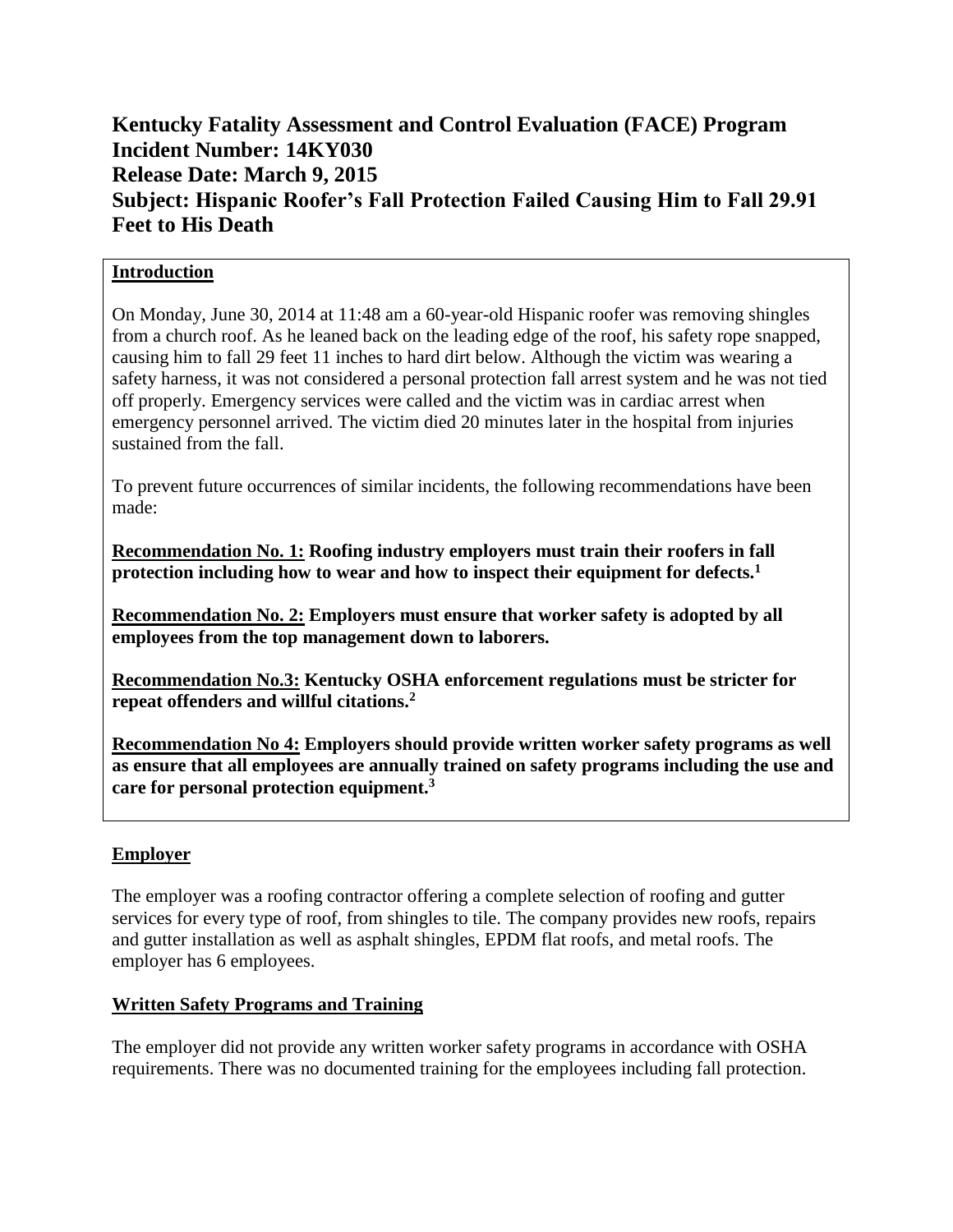#### **Victim**

The victim was a 60-year-old, Hispanic male roofer who had been employed with the company for 10 years. He had an education level of eighth grade or less. He was born in Mexico, and English was his second language.

#### **Incident Scene**

The scene was a church roof in a metropolitan city. The eave-to-ground distance was measured to be 29.91 feet and the pitch was 9/12. The distance between the north and south eave was 24 feet.

#### **Weather**

Monday, June 30, 2014 was an overcast day with temperatures ranging from 79 to 87 degrees Fahrenheit. The forecast indicated that there was a possibility of rain showers in the afternoon hours. One co-worker made the statement that the crew was in a rush to get finished before it rained.

#### **Investigation**

The Kentucky Fatality Assessment and Control Evaluation Program was notified by the Kentucky Labor Cabinet of an occupational fatality involving a roofer. An investigation into the fatality was opened and conducted.

On Monday, June 30, 2014, at 11:48 am, a 60-year-old Hispanic roofer and five co-roofers were replacing a roof on a church. This was their second week on the job. The roofers were all on a 9/12 pitched shingled roof on the south end of the structure. They were in the process of tearing off the old shingles and laying out the felt paper. The victim was working on the leading edge. Employees interviewed stated the victim was wearing a safety harness which was secured via nylon rope to a temporary anchor affixed to the ridge line of the roof. It is unclear if the victim was leaning back away from the ridge line with tension applied to the rope or was holding the rope taut while he worked. The victim was situated near the box gutter on the leading edge when the rope snapped and he fell to the ground below.

Emergency Services were called at 11:48 am, and the victim was in cardiac arrest when emergency personnel arrived at 11:56 am. He was later pronounced dead at 12:16 pm.

The victim's rope, which showed definite signs of aging and deterioration, appeared to have snapped approximately 12 inches from the rope positioning device (rope grab) (see Photo #2). The section of the rope where the break occurred was very dry and brittle and pieces were easily torn off with light pressure. The rope severed approximately 11 feet from the anchoring point. The positioning device and snap hook showed signs of rust. (See photo #3) Other ropes that were onsite also showed signs of wear.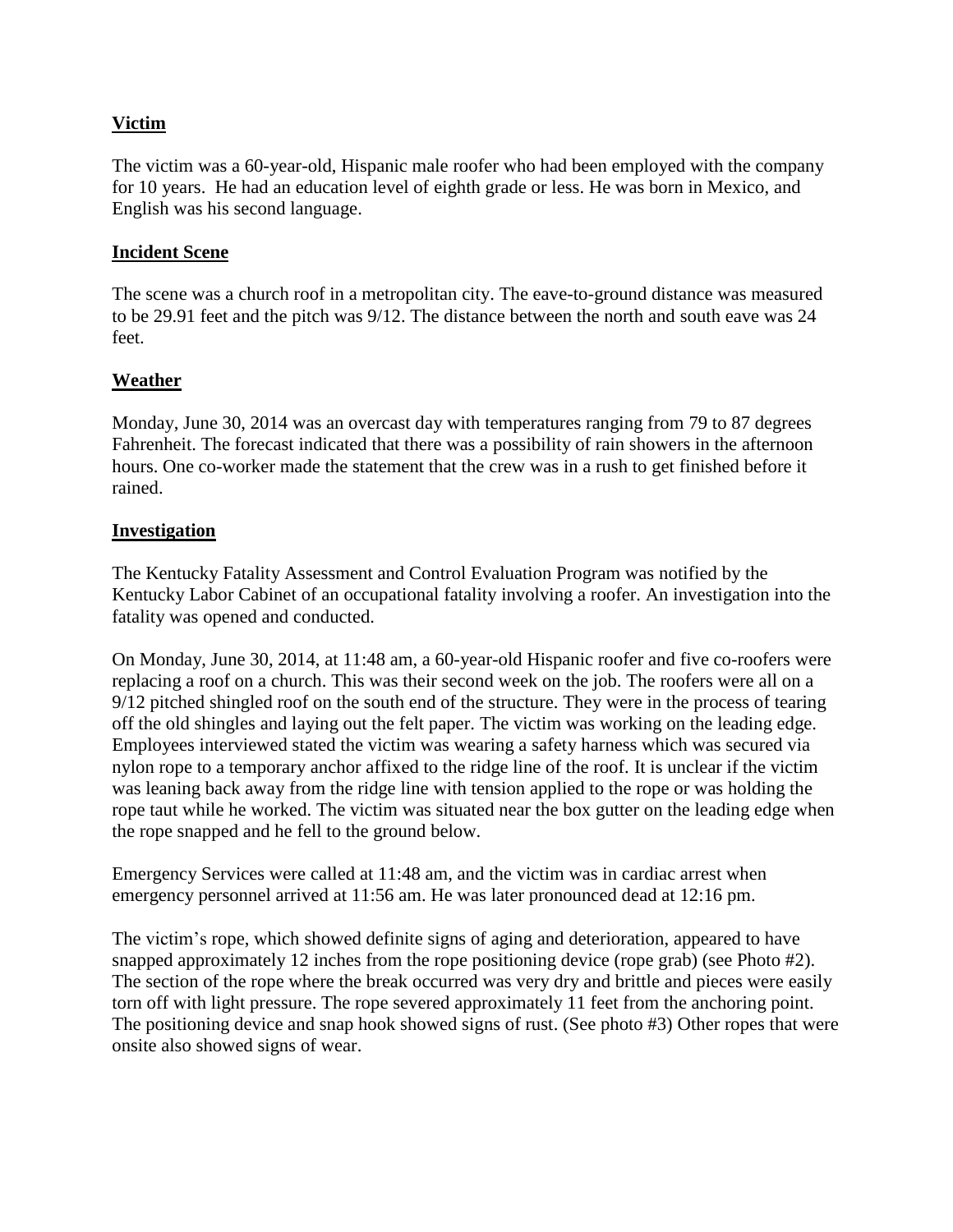The rope was a Guardian shock absorbing line serial #09274. The company who makes the rope was contacted and asked to help determine the age of the equipment and possible causes of failure. The Quality Control Manager for the rope company stated they could not determine with any certainty the age of the rope by the serial number, and the other identifying information was faded or not printed on the rope. The company was not able to track the purchase date of the rope by the serial number. The Quality Control manager did say he estimated the age of the rope to be approximately 4 yrs. old and the likely cause of failure was three-fold:

- Lack of proper maintenance, evident by the rusting position device and snap hook.
- Overstressed; the rope appeared frayed, as if it had been dragged across a sharp edge several times.
- A black mark adjacent to the cut location was also discovered, and its cause is unknown. (see photo#4)

Prior to this incident, the company had received Kentucky OSH citations on three separate occasions for no fall protection. In this incident, Kentucky OSH cited the company for a willful violation.<sup>1</sup>

#### **Cause of Death**

 $\overline{a}$ 

The cause of death was multiple blunt force injuries sustained in a fall from a height.

#### **Recommendations and Discussions**

#### **Recommendation No. 1: Roofing industry employers must train their roofers in fall protection including how to wear and how to inspect their equipment for defects.**

Inspection of the fall protection equipment before commencing work is imperative to ensure the safety of the employees using the safety equipment. Ropes, harnesses, and other fall protection equipment become worn and weakened over time and should be replaced upon first notice of any sign of damage. The victim's rope was clearly worn with a rusted positioning device and snap hook. The rope was very brittle and easily pulled apart. Daily inspection of the fall protection equipment would have identified the rope defects. There were no training records to verify any of the employees had received fall protection and during interviews the employees were not clear on how to wear the fall protection or the ratings for weight. Basic fall protection training was not provided nor were the OSHA standards for working on roofs. OSHA's 1926.503, PFAS subpart M, 1926.501 (b) (10) and 1926.501 (b) (11) explain the standards for working on roofs with lowslopes and steep roofs.

<sup>1</sup> A willful violation exists under the Act where the evidence shows either an intentional violation of the Act or plain indifference to its requirements. The employer committed an intentional and knowing violation if: **1.** An employer representative was aware of the requirements of the Act, or the existence of an applicable standard or regulation, and was also aware of a condition or practice in violation of those requirements, and did not abate the hazard.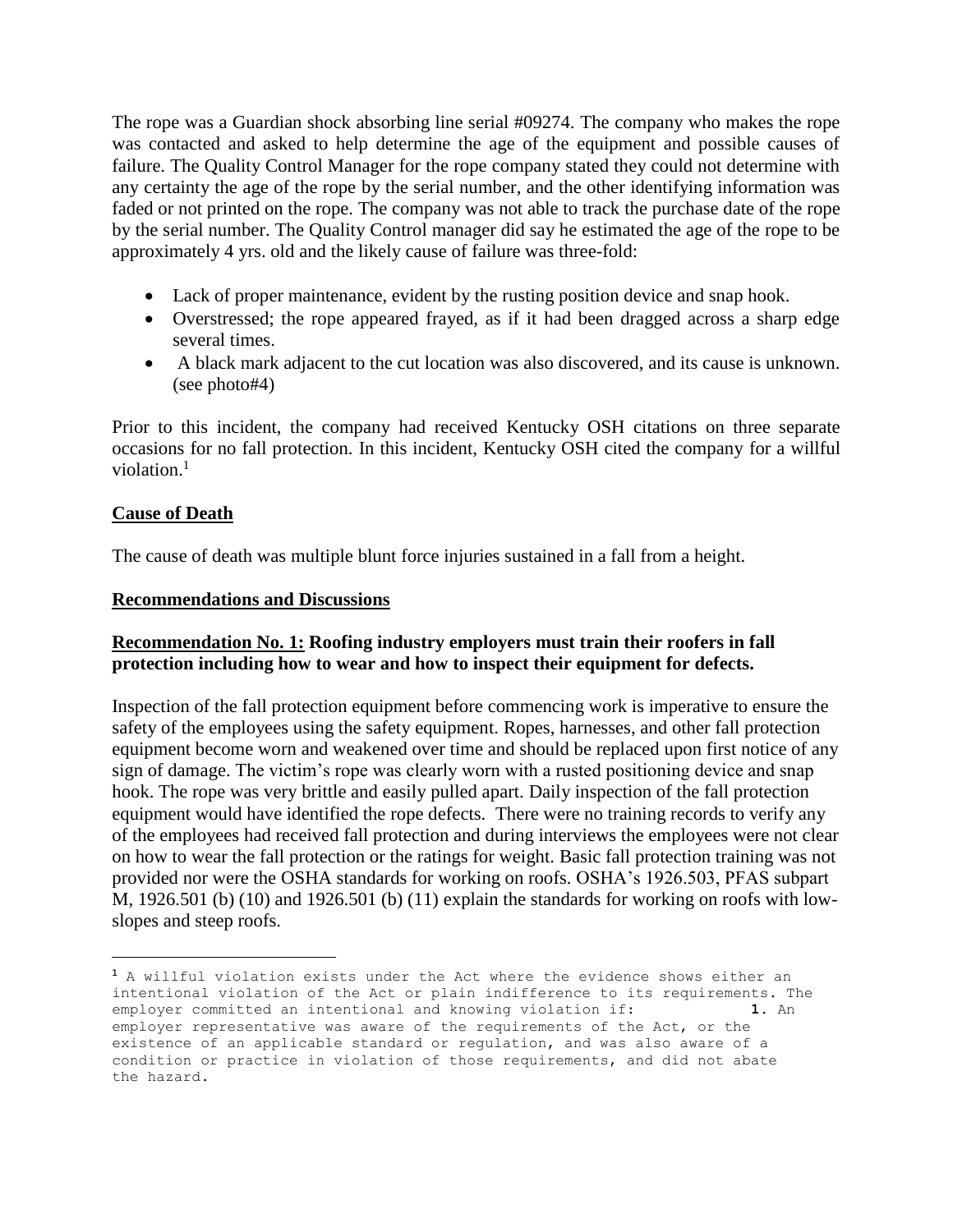#### **Recommendation No. 2: Employers must ensure that worker safety is adopted by all employees from the top management down to laborers.**

Three hours after the fatality, employees, including the foreman, were observed back on the roof without proper fall protection. Without management setting an example of leadership by using all PPE available, including fall protection, the employees will remain exposed to hazards. This will result in more injuries and possible fatalities.

#### **Recommendation No. 3: Kentucky OSHA enforcement regulations need to be stricter for repeat offenders and willful citations.**

This employer had been cited three separate times (2006, 2007 and most recently in 2013) for failing to utilize proper personal fall protection on both low- and steep- slope roofs. This fatality that occurred on June 30, 2014, resulted in an OSHA willful violation<sup>1</sup>citation. . Even though the employees and the foreman had just witnessed the fall of a coworker resulting in his death, they continued their unsafe behavior by working without properly utilizing fall protection.

#### **Recommendation No 4: Employers should provide written worker safety programs as well as ensure that all employees are annually trained on safety programs including the use and care of personal protection equipment.**

The KY OSH inspector requested training records for the employees that were working onsite the day of the incident as well as the written safety programs. The employer was unable to produce these vital documents for the inspector. If the employer had written worker safety programs and trained his employees, the incident may have been avoided.

#### **Keywords**

Roofing Fall protection

#### **References and Further Reading**

<sup>1</sup>*Fall Protection Information*. Fall Protection- It's a Snap! OSHA. [https://www.osha.gov/Region7/fallprotection/index.html] Date Accessed: December, 2014

*<sup>2</sup>C.2.E. Criminal/Willful Violations.* OSHA Field Inspection Reference Manual CPL 2.103 Section 7- Chapter III- Inspection Documentation. OSHA. [https://www.osha.gov/Firm\_osha\_data/100007.html] Date Accessed: December, 2014.

# 3 *Sample Programs*. Help for Employers. OSHA.

[https://www.osha.gov/dcsp/compliance\_assistance/sampleprograms.html] Date Accessed: December, 2014.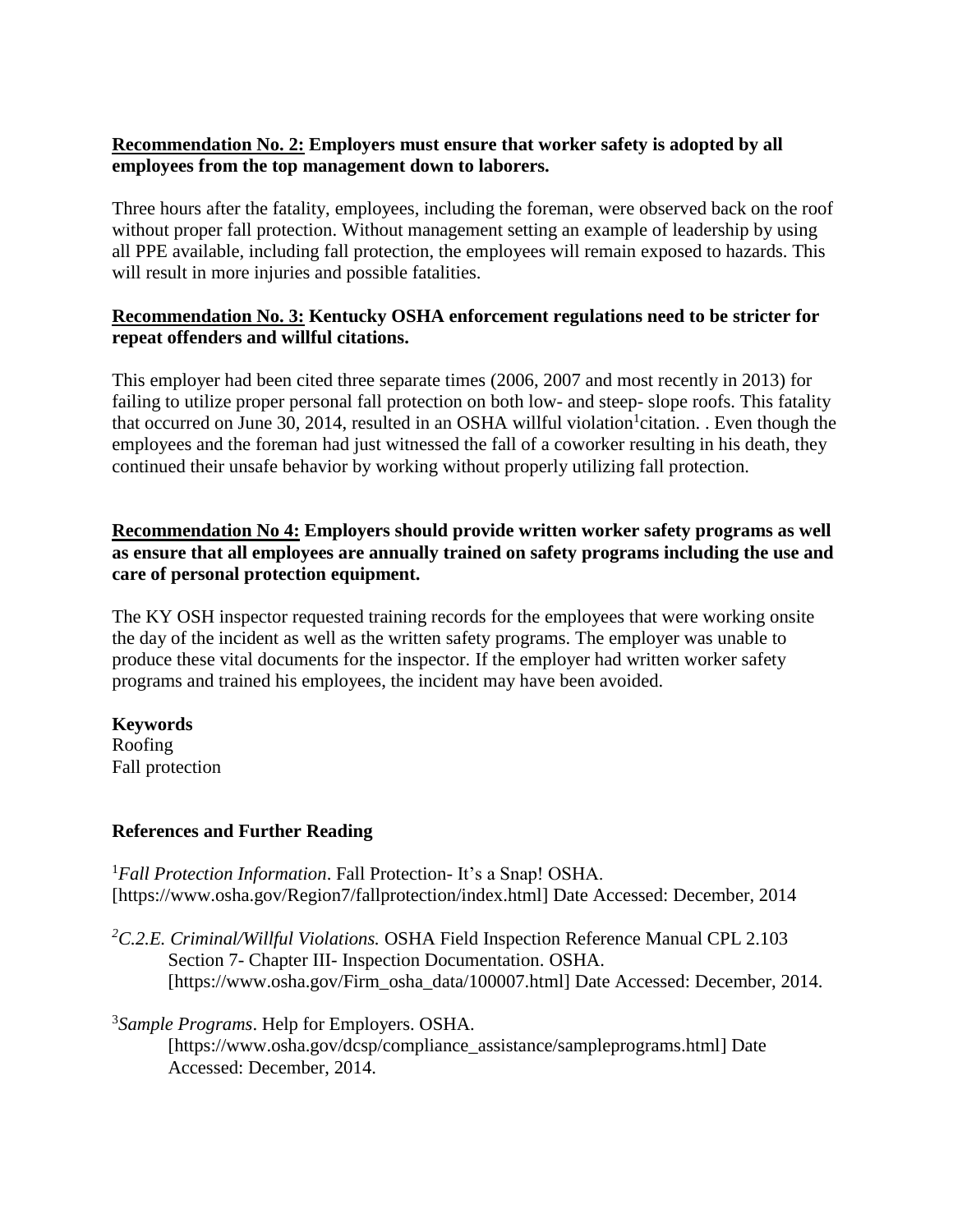#### **Acknowledgements**

The Kentucky FACE program would like to thank the Kentucky Labor Cabinet and Kentucky OSHA, the Sheriff's department and the county coroner for their assistance with this report.

**The Kentucky Fatality Assessment & Control Evaluation Program (FACE) is funded by grant 2U60OH008483-10 from the Centers for Disease Control and Prevention and the National Institute for Occupational Safety and Health. The purpose of FACE is to aid in the research and prevention of occupational fatalities by evaluating events leading to, during, and after a work related fatality. Recommendations are made to help employers and employees have a safer work environment. For more information about FACE and KIPRC, please visit our website: www.kiprc.uky.edu**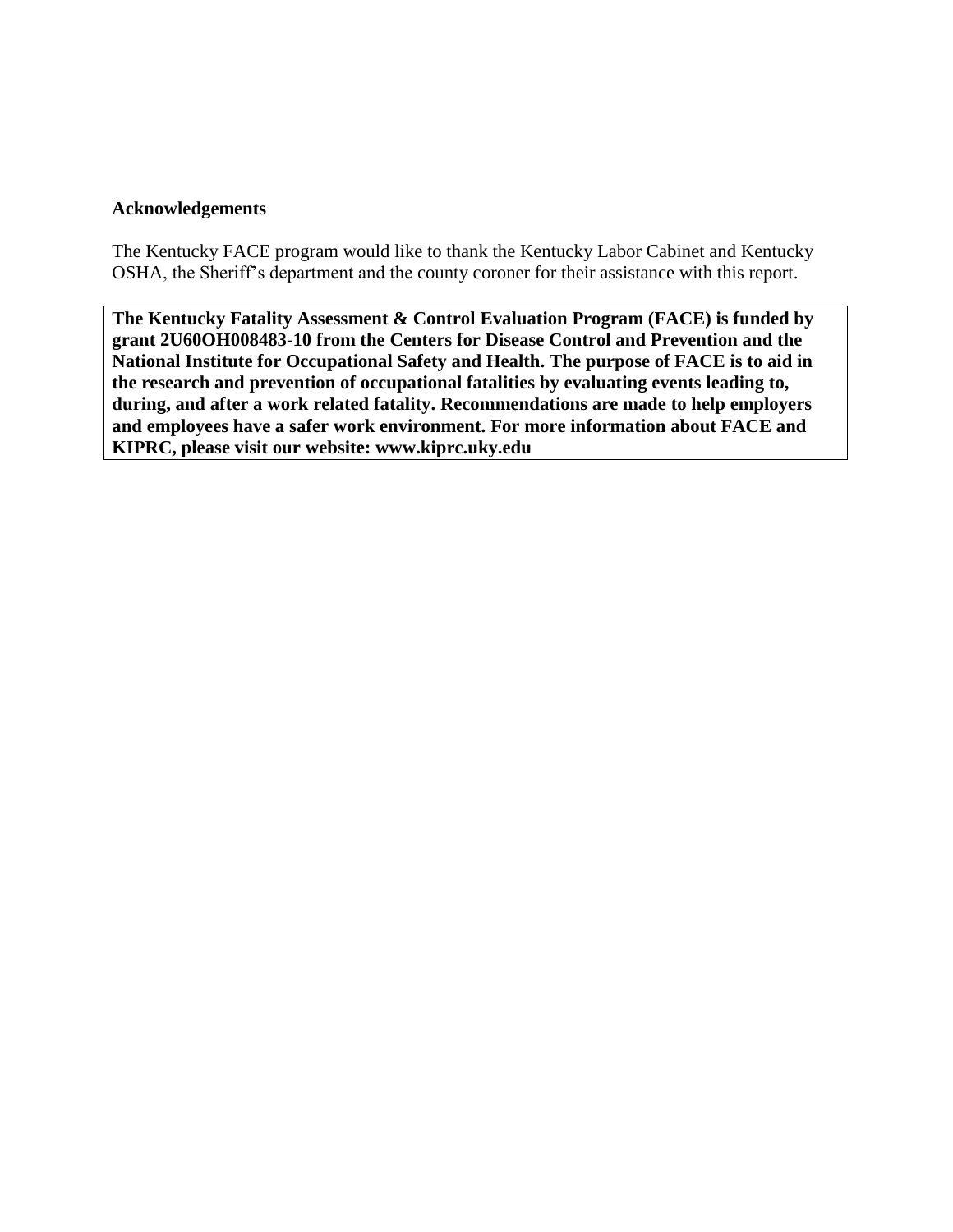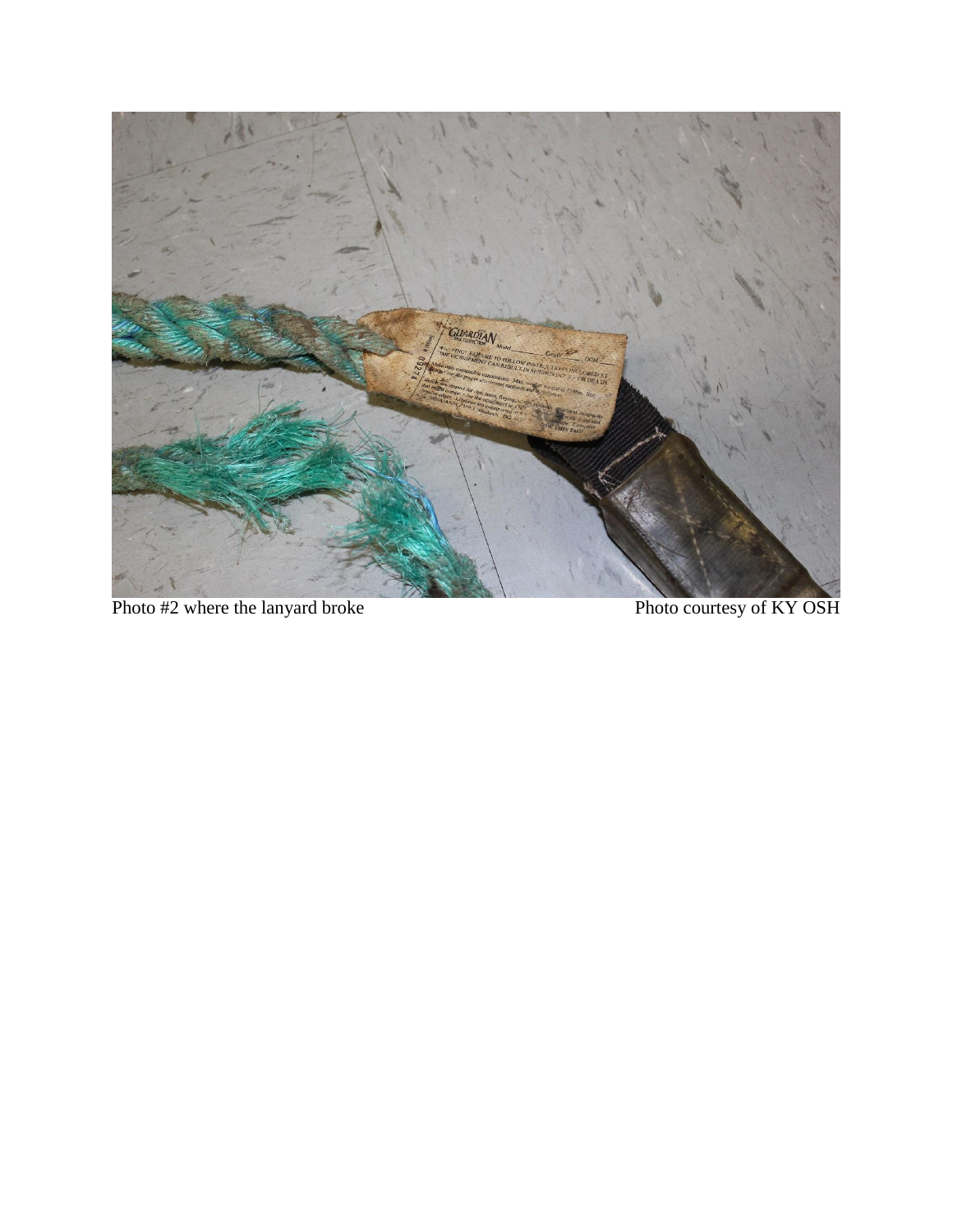

Photo #3 the worn lanyard with rust.<br>Photo courtesy of KY OSH